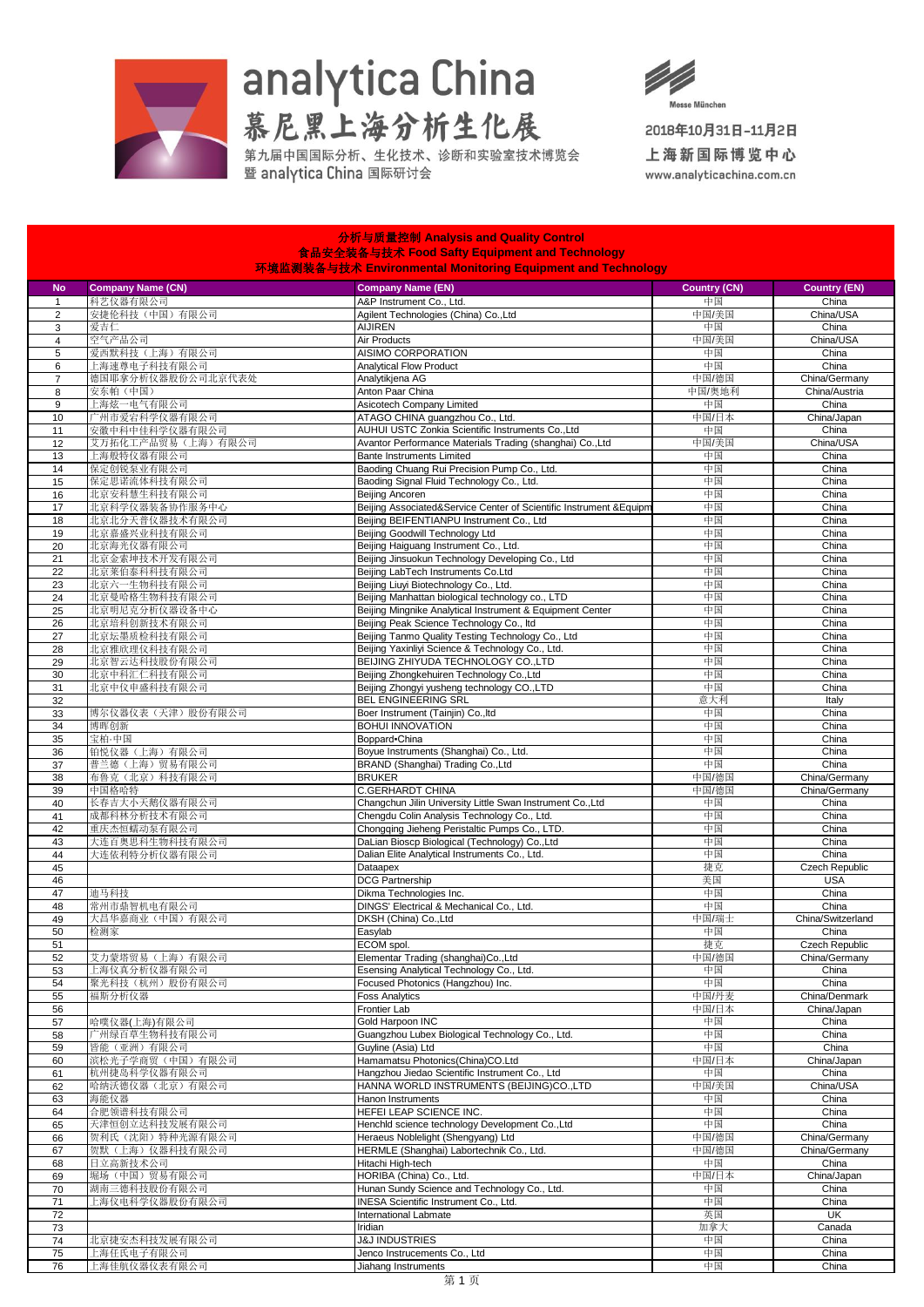

## analytica China<br>慕尼黑上海分析生化展<br>第九届中国属分析、生化技术、诊断和实验室技术博览会

分析与质量控制 Analysis and

 $\Omega$ 



2018年10月31日-11月2日

上海新国际博览中心 www.analyticachina.com.cn

| 食品安全装备与技术 Food Safty Equipment and Technology<br>环境监测装备与技术 Environmental Monitoring Equipment and Technology |                                 |                                                                                                     |                     |                        |  |  |  |
|--------------------------------------------------------------------------------------------------------------|---------------------------------|-----------------------------------------------------------------------------------------------------|---------------------|------------------------|--|--|--|
| <b>No</b>                                                                                                    | <b>Company Name (CN)</b>        | <b>Company Name (EN)</b>                                                                            | <b>Country (CN)</b> | <b>Country (EN)</b>    |  |  |  |
| 77                                                                                                           | 江苏君华特种工程塑料制品有限公司                | Jiangsu Junhua High Performance Specialty Engineering Plastics (P                                   | 中国                  | China                  |  |  |  |
| 78                                                                                                           | 江苏天瑞仪器股份有限公司                    | Jiangsu Skyray Instrument Co., Ltd.                                                                 | 中国                  | China                  |  |  |  |
| 79                                                                                                           | 江阴市奥谱高分子科技有限公司                  | Jiangyin Allpro Polymer Technology Co., Ltd.                                                        | 中国                  | China                  |  |  |  |
| 80                                                                                                           | 江苏绿盟科学仪器有限公司                    | Jinagsu Green Union Science Instrument Co., Ltd                                                     | 中国                  | China                  |  |  |  |
| 81                                                                                                           | 济南精锐分析仪器有限公司                    | Ji'Nan Jingrui Analytical Instrument Co., Ltd.                                                      | 中国                  | China                  |  |  |  |
| 82                                                                                                           | 济南盛泰电子科技有限公司                    | Jinan Sente Electronic Technology Co., Ltd.                                                         | 中国                  | China                  |  |  |  |
| 83                                                                                                           |                                 | KASHIYAMA INDUSTRIES, LTD                                                                           | 日本                  | Japan                  |  |  |  |
| 84                                                                                                           | 可睦电子(上海)商贸有限公司                  | KUBOTA CORPORATION                                                                                  | 日本                  | Japan                  |  |  |  |
| 85<br>86                                                                                                     | 崂应                              | Kyoto Electronics Manufacturing (Shanghai) Co., Ltd.<br>laoying                                     | 中国/日本<br>中国         | China/Japan<br>China   |  |  |  |
| 87                                                                                                           | 劳达贸易(上海)有限公司                    | LAUDA China Co., Ltd.                                                                               | 中国/德国               | China/Germany          |  |  |  |
| 88                                                                                                           | 利曼中国                            | LEEMAN CHINA                                                                                        | 中国                  | China                  |  |  |  |
| 89                                                                                                           | 艾吉析科技(上海)有限公司                   | LGC Science (Shanghai) Ltd                                                                          | 中国/英国               | China/UK               |  |  |  |
| 90                                                                                                           | 辽宁华科石油设备科技有限公司                  | Liaoning Huake Petroleum Apparatus Science & Technology Co.,Ltd                                     | 中国                  | China                  |  |  |  |
| 91                                                                                                           | 北京领航力嘉机电有限公司                    | Linghang Lijia Mechanical & Electrical Co., Ltd.                                                    | 中国                  | China                  |  |  |  |
| 92                                                                                                           | 美析(中国)仪器有限公司                    | Macylab (China) Instruments Inc.                                                                    | 中国                  | China                  |  |  |  |
| 93                                                                                                           |                                 | Markes International                                                                                | 英国                  | UK                     |  |  |  |
| 94                                                                                                           | 瑞士万通中国有限公司                      | Metrohm China Ltd                                                                                   | 中国/瑞士               | China/Switzerland      |  |  |  |
| 95                                                                                                           | 广州语特仪器科技有限公司                    | MICCRA , MC.ART, GERBER INSTRUMENTS<br>NANJING JIANUO CHROMATORGANPHY TECHNOLOGY CO.,L'             | 中国<br>中国            | China<br>China         |  |  |  |
| 96<br>97                                                                                                     | 南京伽诺色谱技术有限公司<br>南京瑞尼克科技开发有限公司   | Nanjing RNK Technology Development Co., Ltd.                                                        | 中国                  | China                  |  |  |  |
| 98                                                                                                           | 中国计量科学研究院-国家标准物质研究中心            | National Institute of Metrology, P.R.China(IFCCRM)                                                  | 中国                  | China                  |  |  |  |
| 99                                                                                                           | 钢研纳克检测技术有限公司                    | NCS Testing Technology Co., Ltd.                                                                    | 中国                  | China                  |  |  |  |
| 100                                                                                                          | 宁波健博医疗器材有限公司                    | NINGBO JUMBO MEDICAL INSTRUMENTS CO.,LTD                                                            | 中国                  | China                  |  |  |  |
| 101                                                                                                          | 蔚海光学仪器(上海)有限公司                  | Ocean Optics Asia                                                                                   | 中国/美国               | China/USA              |  |  |  |
| 102                                                                                                          | 如海光电                            | oceanhood                                                                                           | 中国                  | China                  |  |  |  |
| 103                                                                                                          | 奥豪斯仪器(上海)有限公司                   | OHAUS INTERNATIONAL TRADING (SHANGHAI) CO., LTD.                                                    | 中国/美国               | China/USA              |  |  |  |
| 104                                                                                                          | 大板电子工株式会社                       | Osaka Electronics Manufacturing Co., Ltd                                                            | 中国                  | China                  |  |  |  |
| 105                                                                                                          | 毕克气体仪器贸易(上海)有限公司                | Peak Scientific Instruments Distribution Limited Shanghai                                           | 中国/英国               | China/UK               |  |  |  |
| 106                                                                                                          | 珀金埃尔默企业管理(上海)有限公司               | PerkinElmer                                                                                         | 中国/美国               | China/USA              |  |  |  |
| 107                                                                                                          | 普发真空技术(上海)有限公司<br>北京普立泰科仪器有限公司  | Pfeiffer Vacuum (Shanghai) Co., Ltd<br>Polytech Instrument Co., Ltd.                                | 中国/德国<br>中国         | China/Germany<br>China |  |  |  |
| 108<br>109                                                                                                   | 上海屹尧仪器科技发展有限公司                  | PreeKem Scientific Instruments Co., Ltd.                                                            | 中国                  | China                  |  |  |  |
| 110                                                                                                          | 色谱试剂和卡尔费休试剂的专业制造商               | Professional manufacturer of chromatography reagents and Carle Fi                                   | 中国                  | China                  |  |  |  |
| 111                                                                                                          | 青岛埃仑色谱科技有限公司                    | Qingdao Ion Chroma Tograph Tec. Co,. Ltd.                                                           | 中国                  | China                  |  |  |  |
| 112                                                                                                          | 青岛普仁仪器有限公司                      | Qingdao Puren Instruments Co., Ltd                                                                  | 中国                  | China                  |  |  |  |
| 113                                                                                                          | 青岛盛瀚色谱技术有限公司                    | Qingdao Shenghan Chromatography Technology Co., LTD.                                                | 中国                  | China                  |  |  |  |
| 114                                                                                                          |                                 | Reagecon                                                                                            | 中国/爱尔兰              | China/Ireland          |  |  |  |
| 115                                                                                                          | 睿科仪器有限公司                        | Reeko Instrument (Xiamen) Co., Ltd.                                                                 | 中国                  | China                  |  |  |  |
| 116                                                                                                          | 瑞思泰康                            | <b>RESTEK</b>                                                                                       | 中国/美国               | China/USA              |  |  |  |
| 117                                                                                                          | 罗素科技                            | Ruosull Technology<br>SCHMIDT+HAENSEH INSTRUMENTS (SHANGHAI) CO.,LTD                                | 中国                  | China                  |  |  |  |
| 118<br>119                                                                                                   | 施密特汉熙仪器(上海)有限公司<br>赛智科技(杭州)有限公司 | Science Technology (Hangzhou) Inc                                                                   | 中国/德国<br>中国         | China/Germany<br>China |  |  |  |
| 120                                                                                                          | 西派特(北京)科技有限公司                   | Scientific Efficient Process Analysis Technology                                                    | 中国                  | China                  |  |  |  |
| 121                                                                                                          | 山东海强环保科技有限公司                    | Shandong Haiqiang Environmental Protection Science and Technolo                                     | 中国                  | China                  |  |  |  |
| 122                                                                                                          | 上海冷杉精密仪器有限公司                    | Shanghai Abies Precision Instruments Co., Ltd                                                       | 中国                  | China                  |  |  |  |
| 123                                                                                                          | 艾迈柯思贸易(上海)有限公司                  | Shanghai Ammex Corporation                                                                          | 中国/美国               | China/USA              |  |  |  |
| 124                                                                                                          | 上海昶析仪器仪表有限公司                    | SHANGHAI CHANGXI INSTRUMENTS & METER CO.,LTD                                                        | 中国                  | China                  |  |  |  |
| 125                                                                                                          | 上海迪勤传感技术有限公司                    | Shanghai DST Technology Co., Ltd                                                                    | 中国                  | China                  |  |  |  |
| 126                                                                                                          | 上海色谱仪器有限公司                      | Shanghai Gas Chromatograph Instrument Co., Ltd                                                      | 中国                  | China                  |  |  |  |
| 127                                                                                                          | 上海喆图科学仪器有限公司                    | Shanghai Gemtop Scientific Instrument Co., Ltd.                                                     | 中国                  | China                  |  |  |  |
| 128                                                                                                          | 上海科颐维电子科技有限公司                   | Shanghai Keyway Electron Co., Ltd.                                                                  | 中国<br>中国            | China                  |  |  |  |
| 129                                                                                                          | 上海棱光技术有限公司                      | Shanghai Lengguang Technology Co., Ltd.<br>Shanghai Mapada Instruments Co., Ltd.                    | 中国                  | China<br>China         |  |  |  |
| 130<br>131                                                                                                   | 上海美谱达仪器有限公司<br>上海兆九光电技术有限公司     | Shanghai Mega-9 Optoelectronic Co., Ltd.                                                            | 中国                  | China                  |  |  |  |
| 132                                                                                                          | 上海元析仪器有限公司                      | Shanghai Metash Instruments Co., Ltd.                                                               | 中国                  | China                  |  |  |  |
| 133                                                                                                          | 上海尼润智能科技有限公司                    | Shanghai Nirun Intelligent Technology Co., Ltd.                                                     | 中国                  | China                  |  |  |  |
| 134                                                                                                          | 上海沃凯氟密封科技有限公司                   | Shanghai OKFLON Sealing Technology Co., Ltd.                                                        | 中国                  | China                  |  |  |  |
| 135                                                                                                          | 上海昂拉仪器有限公司                      | Shanghai Onlab Instruments CoLtd                                                                    | 中国                  | China                  |  |  |  |
| 136                                                                                                          | 上海欧尼仪器科技有限公司                    | Shanghai Only Instrument Science& Technology Co., Ltd                                               | 中国                  | China                  |  |  |  |
| 137                                                                                                          | 上海沛欧分析仪器有限公司                    | Shanghai Peiou analytical instruments Co., Ltd.                                                     | 中国                  | China                  |  |  |  |
| 138                                                                                                          | 上海全浦科学仪器有限公司                    | Shanghai Quanpu Scientific Instrument Co., Ltd.                                                     | 中国                  | China                  |  |  |  |
| 139                                                                                                          | 上海三为科学仪器有限公司                    | Shanghai Sanotac Scientific Instruments Co., Ltd                                                    | 中国                  | China                  |  |  |  |
| 140                                                                                                          | 上海晟声自动化分析仪器有限公司<br>上海光谱仪器有限公司   | Shanghai sonnen Automatic Analytical Instrument Co., Ltd<br>Shanghai Spectrum Instruments Co., Ltd. | 中国                  | China                  |  |  |  |
| 141<br>142                                                                                                   |                                 | Shanghai Sunny Hengping Scientific Instrument Co., Ltd                                              | 中国<br>中国            | China<br>China         |  |  |  |
| 143                                                                                                          | 上海舜宇恒平科学仪器有限公司<br>上海腾硕科技设备有限公司  | Shanghai Tengshuo Scientific & Technical Equipment Co., Ltd.                                        | 中国                  | China                  |  |  |  |
| 144                                                                                                          | 上海泰坦科技股份有限公司                    | Shanghai Titan Scientific Co., Ltd.                                                                 | 中国                  | China                  |  |  |  |
| 145                                                                                                          | 上海望德环保科技有限公司                    | SHANGHAI WALD ENVIROMENT CO.,LTD                                                                    | 中国                  | China                  |  |  |  |
| 146                                                                                                          | 上海伍丰科学仪器有限公司                    | Shanghai Wufeng Scientific Instruments Co., Ltd.                                                    | 中国                  | China                  |  |  |  |
| 147                                                                                                          | 上海纤检仪器有限公司                      | Shanghai Xianjian Instruments Co., Itd                                                              | 中国                  | China                  |  |  |  |
| 148                                                                                                          | 上海佑科仪器仪表有限公司                    | Shanghai Yoke Instrument Limited Company                                                            | 中国                  | China                  |  |  |  |
| 149                                                                                                          | 深圳市昌鸿科技有限公司                     | Shengzhen Chang Hong Instru Co., Ltd.                                                               | 中国                  | China                  |  |  |  |
| 150                                                                                                          | 昭和电工科学仪器 (上海) 有限公司              | Shodex China Co., Ltd.                                                                              | 中国/日本               | China/Japan            |  |  |  |
| 151                                                                                                          | 北京中鼎达科贸发展有限公司                   | Sino Dyn Tech Development Corp                                                                      | 中国                  | China                  |  |  |  |
| 152                                                                                                          | SK色谱产品                          | SK HPLC                                                                                             | 中国                  | China                  |  |  |  |